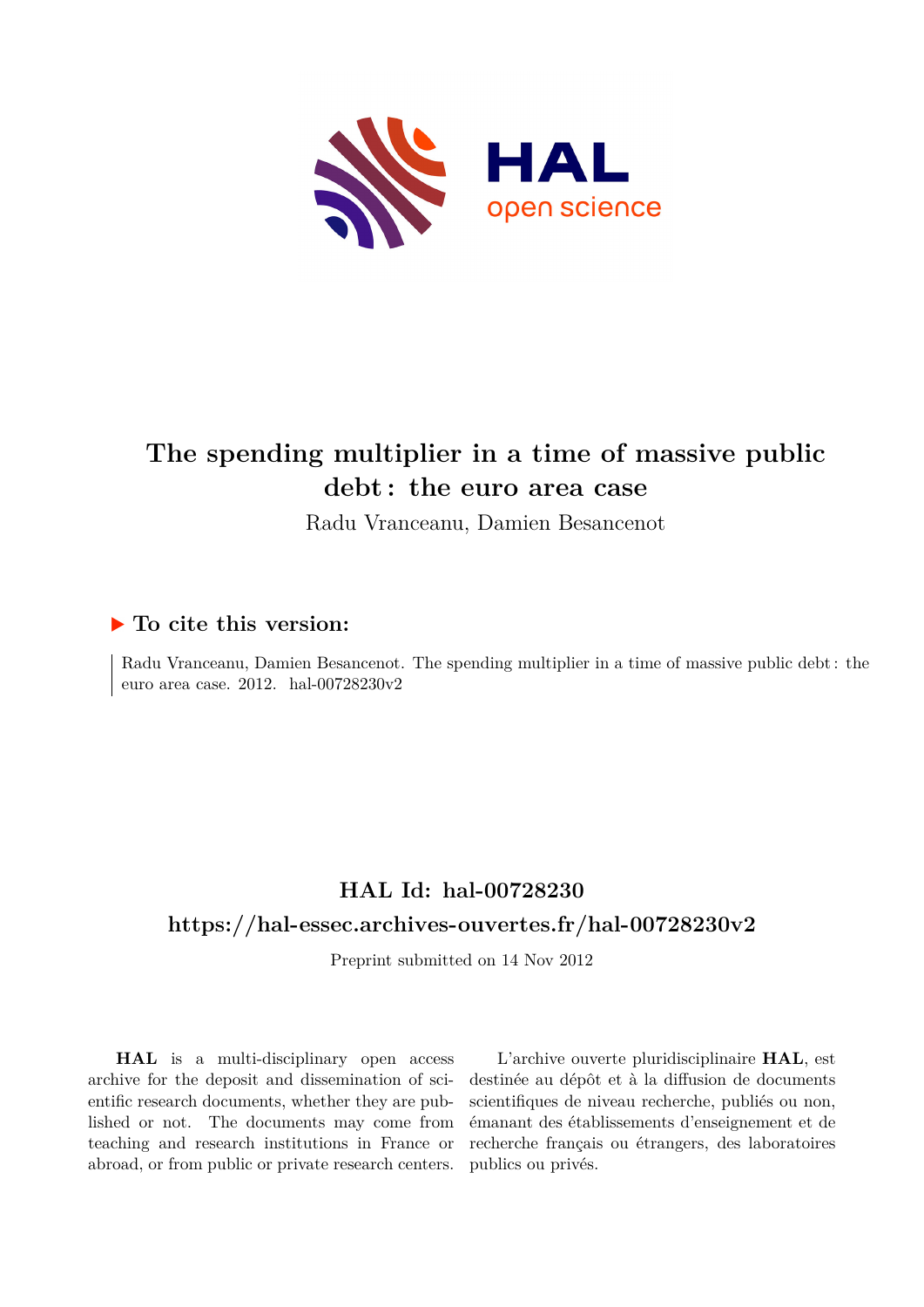*The spending multiplier in a time of massive public debt : the euro area case* 

> *Research Center ESSEC Working Paper 1209*

> > **2012**

*Radu Vranceanu Damien Besancenot* 

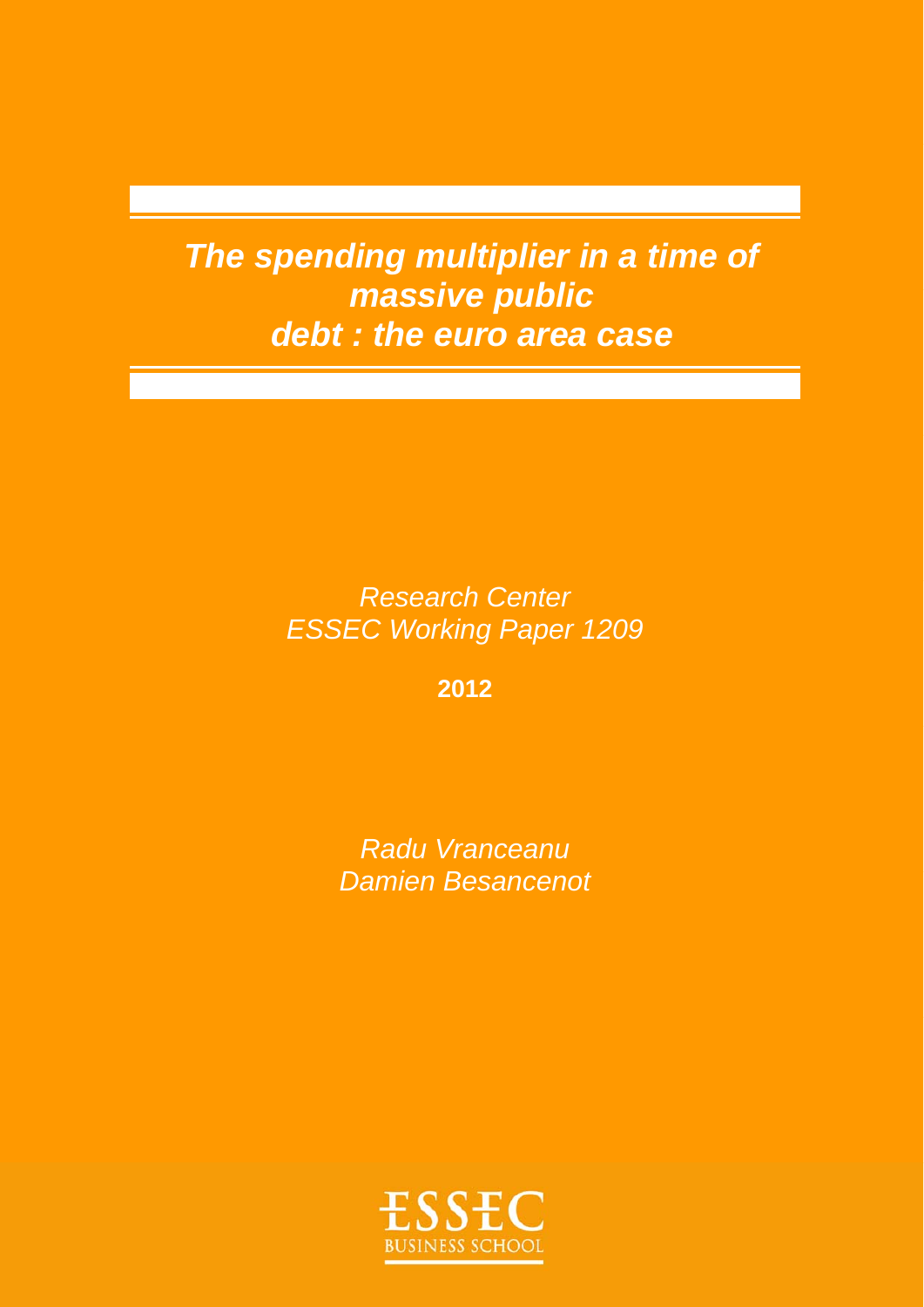# THE SPENDING MULTIPLIER IN A TIME OF MASSIVE PUBLIC DEBT: THE EURO AREA CASE

#### Radu Vranceanu<sup>\*</sup> and Damien Besancenot<sup>†</sup>

#### Abstract

This paper argues that in Euro-area economies, where the ECB cannot bail-out Önancially distressed governments, the fiscal multiplier is adversely affected by the amount of public debt. A regression model on a panel of 26 EU countries over the period 1996-2011 shows that a 10 percentage point increase in the debt-to-GDP ratio is connected to a slowdown in annual growth rates of 0.28 percentage point. Furthermore, the effectiveness of fiscal spending is adversely affected by the amount of public debt; for a debt-to-GDP ratio above 150% the impact on growth of the fiscal stimulus turns negative.

Keywords: Fiscal multiplier, Euro-area, Public debt, Illiquidity, the Great Recession JEL Classification: E62, G01, C23

Forthcoming in Applied Economics Letters, December 2012.

ESSEC Business School and THEMA, PB 50105, 95021 Cergy, France. E-mail: vranceanu@essec.fr

<sup>&</sup>lt;sup>†</sup>University of Paris 13 and CEPN, 99 rue Jean-Baptiste Clément, 93430, Villetaneuse, France. E-mail: besancenot.damien@univ-paris13.fr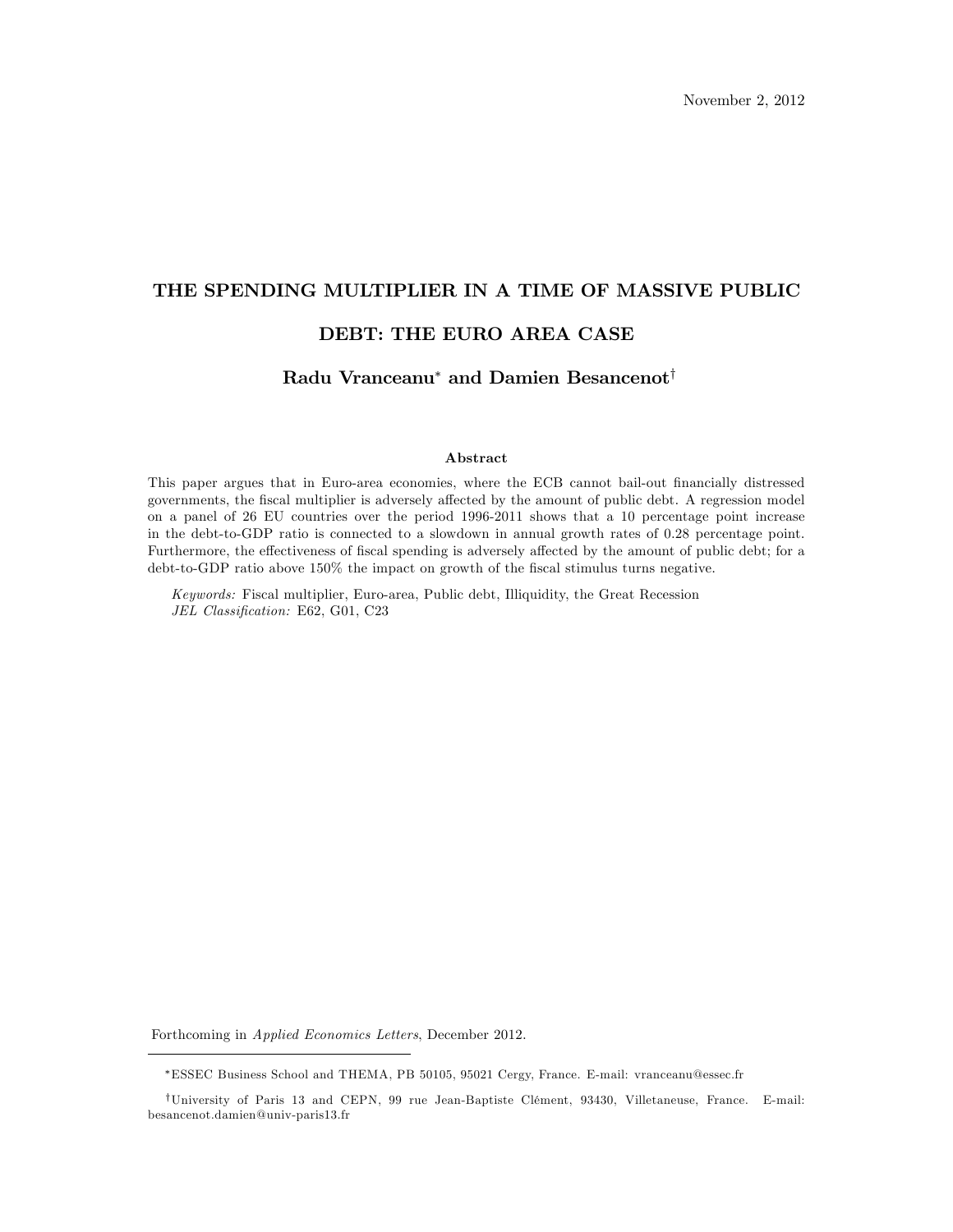#### 1 Introduction

The 2007-2009 Great Recession left behind a dramatic legacy: creeping growth and high longterm unemployment rates, a devastated banking sector and huge public debts. Three years later, Euro area countries are facing the worst difficulties. Financial instability and poor growth are now compounding their effects in the most disruptive way. With ECB target interest rate close to zero, several economists echoed by many EU political leaders argue that only a massive fiscal stimulus can revigorate the weakest economies. The basic rationale behind this view builds on traditional Keynesian reasoning: low (short-term) interest rates combined with a depressed economy signal an excess of savings over investment opportunities; in this context, a higher public spending and the connected deficit should not push up interest rates, but stimulate growth (Krugman, 2010).

The Keynesian policy framework was developed under the assumption that bonds and money are perfect substitutes; in particular, bonds were seen as the risk-free asset. The contemporary DSGE new Keynesian macroeconomics also builds on the assumption that the central bank can maintain short and long-term interest rates on a pre-committed schedule (see Woodford, 2010). Yet these days are gone. Public debt is no longer seen as the perfect hedge against financial risks, in particular in Euro area countries where the central bank cannot monetize public  $\text{debt.}^1$  If the public debt is too high, small increases in this debt, triggered by fiscal stimulation of the economy, might bring about large variations in risk-adjusted interest rates. The culprit is the illiquidity risk: if investors lose confidence in a government and refuse to hold its debt, the debt service increases and pushes the debt on an unsustainable path.<sup>2</sup> As an example, in 2011 and 2012, Italy, one of the four largest Euro area economies, has seen yields on 10-year Treasury bonds crossing the 7% line for several times although it is running primary surpluses. Furthermore, in "high-risk" countries, risk premia on public and corporate debt are highly correlated (IMF, 2012).

<sup>&</sup>lt;sup>1</sup> The no-bail out orthodoxy of the ECB was somehow relaxed in September 2012, with introduction of the Outright Monetary Transactions programme. This new initiative allows the ECB to buy in the secondary market 3-year bonds issued by of distressed governments.

<sup>&</sup>lt;sup>2</sup> See Besancenot et al. (2004) for a dynamic model where a small and remote risk of unsustainability can trigger imediate illiquidity default on public debt.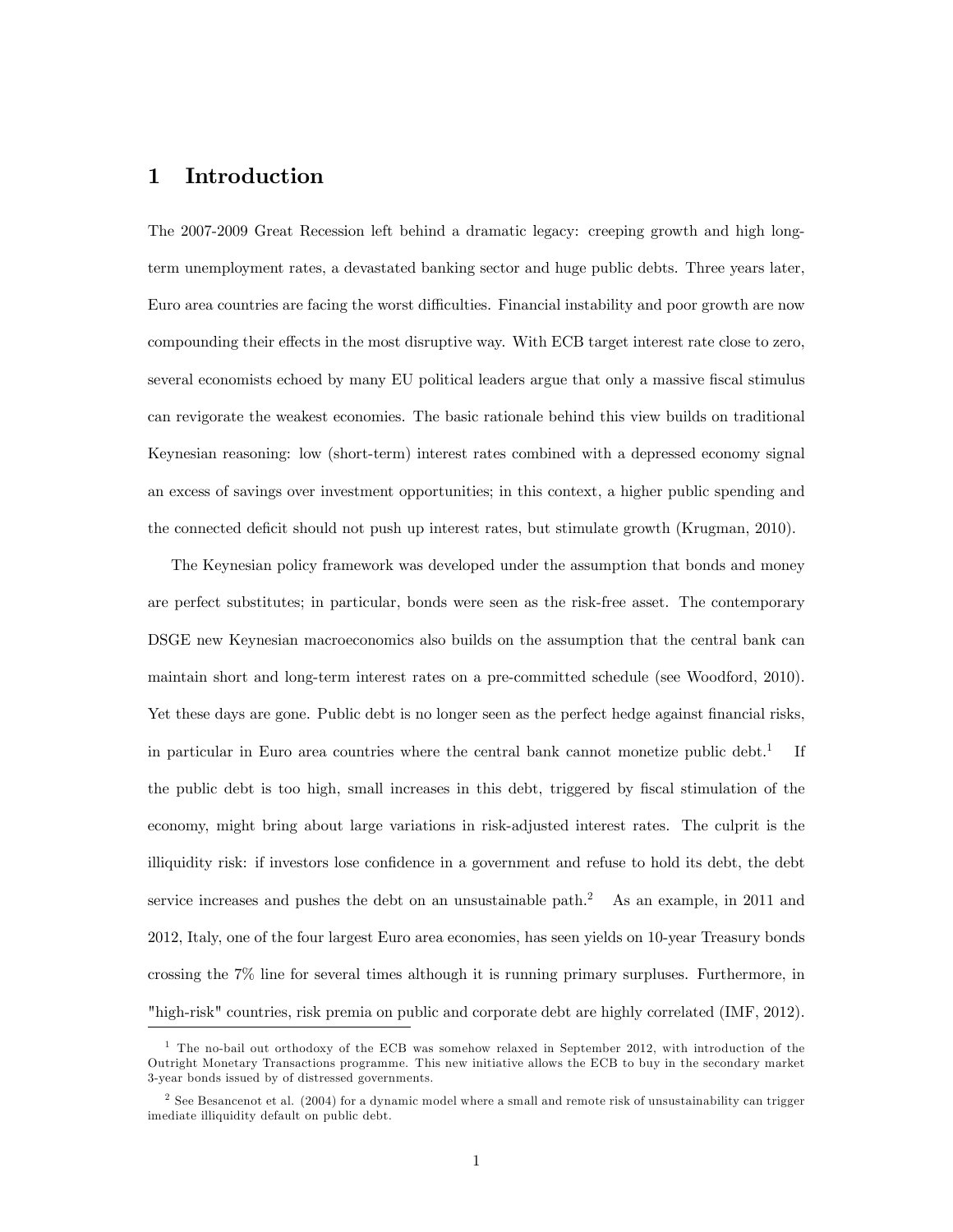In turn, higher corporate interest rates would entail the crowding-out of private investment. If the "financial crowding-out" effect takes over the direct public spending effect, the spending multiplier can be much smaller than one and even become negative.

In this paper, we aim to provide an analysis of the spending multiplier that takes into account the Önancial risk associated to large public debts. After introducing a spending multiplier that incorporates an additional "financial crowding-out" effect, we study the relationship between public spending, growth and public debt using a panel of 26 EU countries over the period 1996-2011. Both growth and the growth effect of a fiscal stimulus appear to be weaker in high-debt countries. Furthermore, the fiscal multiplier turns negative if the public debt raises above 150% of the GDP (with a lower bound of  $108\%$  at the  $95\%$  confidence level).

Recently several empirical papers have investigated the relationship between growth and debt in the long run. For instance Reinhart and Rogoff (2010) analyze data on forty-four countries over two hundred years. The show that the median growth rate is lower by one percentage point in countries/periods where the debt-to-GDP is above 90% as compared to countries/periods where the debt-to-GDP is below 90%. Kumar and Woo (2010) analyze a panel of advanced and emerging economies over four years; they reveal a relationship between initial debt and growth: on average, a 10 percentage point increase in initial debt-to GDP is associated to a slowdown in annual real par capita GDP growth of 0.2 percentage point per year. Similar results were obtained for euro area countries; Checherita-Westphal and Rother (2012) and Baum et al. (2012) show that a debtto-GDP ratio above 90-100% brings about a negative impact on growth rates. There is no explicit model of for this negative relationship between growth and debt, but, as noticed by Cottarelli and Jaramillo (2012, p.9), who reviewed this empirical literature, "high debt is expected to result in lower growth because of crowding-out effects on private investment".

The paper is organized as follows. We firstly introduce a simple analysis of the spending multiplier that incorporates the financial crowding out effect. In the second part, we use data for EU countries in the 1996-2011 period, to gauge the impact of debt on both growth rates and the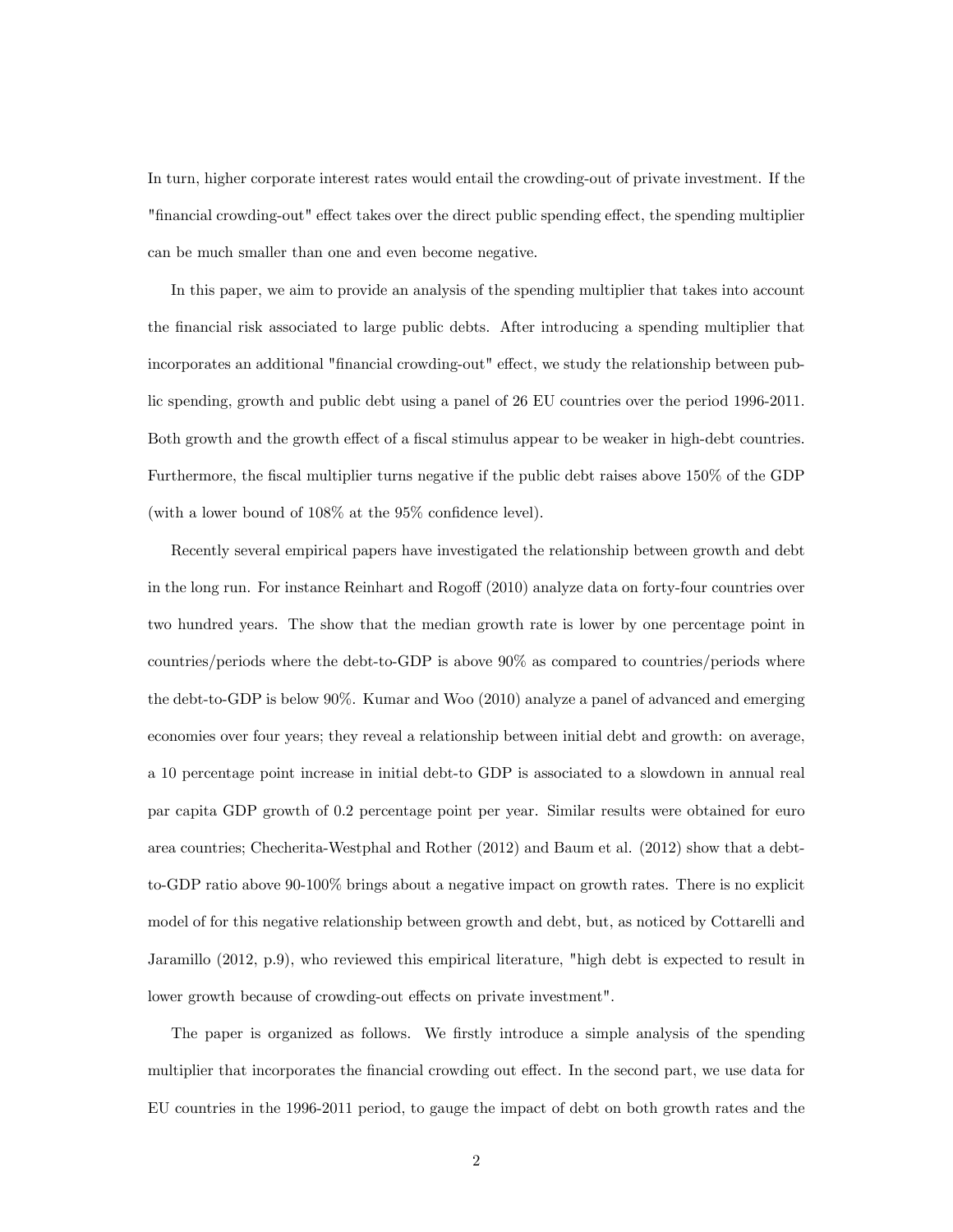effectiveness of fiscal policy. The last section presents the conclusion.

## 2 Theory: the "augmented" spending multiplier

We start with the textbook IS condition:

$$
Y = c[Y - T(Y)] + I(i) + G,
$$
\n(1)

where  $Y$  stands for the national income,  $c$  is the marginal propensity to consume (constant), with  $c < 1, \, T$  are taxes as a function of income, with  $dT/dY = T_Y < 1,$  and  $G$  denotes public spending. The public deficit is  $DEF = G - T(Y)$ . Private investment I is is represented as a function of i, the interest rate on corporate projects, with  $dI/di = I_i < 0$ . The price level is assumed to be constant and inflation expectations are zero.

Let us denote by  $\pi$  the (subjective) probability of default on the public debt and by  $\rho$  the risk-free interest rate (constant). Without losing much explanatory power, we can assume that in the event of default the debt residual value is zero (i.e., the haircut is 100%). With risk-neutral investors, the no-trade off condition implies a risk-adjusted interest rate on public debt  $r$  defined by:

$$
1 + r = \frac{1 + \rho}{1 - \pi}.\tag{2}
$$

It turns out that the risk-adjusted interest rate on public debt is a convex, increasing function in the subjective default probability  $\pi$ ,  $r = r(\pi)$ . We admit that this probability is an increasing function in the debt level D and the deficit DEF,  $\pi = F(D,DEF)$ , with  $\partial \pi / \partial D = F_1($ ,  $) > 0$ , and  $\partial \pi / \partial DEF = F_2($ ,  $> 0$ . We further assume that the cross derivative  $\partial^2 \pi / \partial D \partial DEF = F_{12}($ ,  $>$  $0:$  this assumption is quite plausible: if the debt is high, chances that a higher deficit pushes the debt out of the sustainable path should increase, and vice-versa.

In Europe, many corporations depend on public orders, subsidies and state guarantees. Under imperfect information, many investors use the country risk as a proxy for corporate risk, in particular for small, non listed Örms. Furthermore, the best risk rating of companies is in general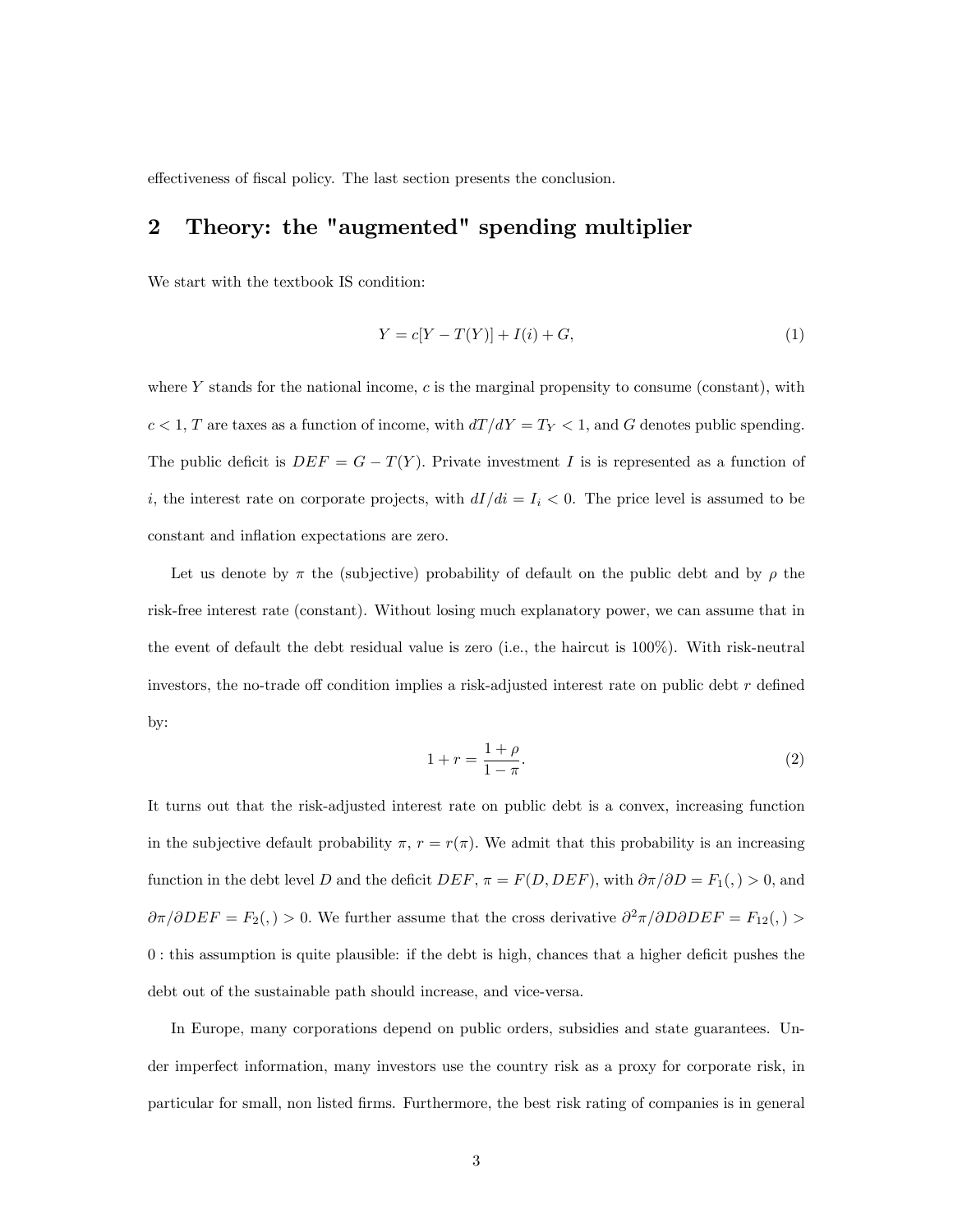capped by the country rating; when a rating agency downgrades a country, the average cost of capital for corporations edges up (IMF 2012, p 39).<sup>3</sup> Hence, we can assume that the interest rate on corporate debt and interest rates on public debt are strongly correlated, more precisely, we assume that risk-adjusted corporate interest rate can be represented as an increasing function in r, denoted  $i = i(r)$ .

Given this chain of effects, we can write the corporate interest rate as an increasing function in the public debt and the deficit:

$$
i = i(r(F(D, DEF))) = \varphi(D, DEF) \tag{3}
$$

with  $\varphi_1 > 0$ ,  $\varphi_2 > 0$ ,  $\varphi_{12} > 0$ , properties that result from properties of the F function.

A fiscal stimulus  $dG > 0$  brings about an impact on deficit,  $dDEF = (1 - T_Y \frac{dY}{dG})dG > 0$ . Since the variation in the debt is  $dD = DEF$ , a variation in deficit has only a second order effect (positive) on the debt that we will neglect.

Then, by differentiating the equilibrium condition  $(1)$ :

$$
dY = c\left(1 - T_Y\right)dY + I_i\varphi_2\left(dG - T_Y dY\right) + dG,\tag{4}
$$

we get the "augmented" public spending multiplier  $\mu$  as:

$$
\mu = \frac{dY}{dG} = \frac{1 + I_i \varphi_2}{1 - c(1 - T_Y) + T_Y I_i \varphi_2}.
$$
\n(5)

The properties of the multiplier are easy to study:

- If we compare  $\mu$  with the elementary multiplier  $m = [1 c(1 T_Y)]^{-1}$ , it can be easily checked that  $\mu < m$ . This is the direct consequence of the "financial crowding-out effect".
- Furthermore, if m is allays larger than one,  $\mu$  can be smaller than one (and even negative) if the crowding out effect is strong enough, which in turn depends on the response of investment to *i*, and the response of corporate interest rate to public debt changes:  $\mu < 1 \Leftrightarrow c < (-I_i \varphi_2)$ .

<sup>&</sup>lt;sup>3</sup> For instance, the correlation between the daily CDS spreads on 10-year Treasury bonds and the five biggest industrial corporations in Spain (a "high-risk" country), in the 2010.07-2012.07 period is 0.80. If including the two main banks, the correlation rises to 0.96.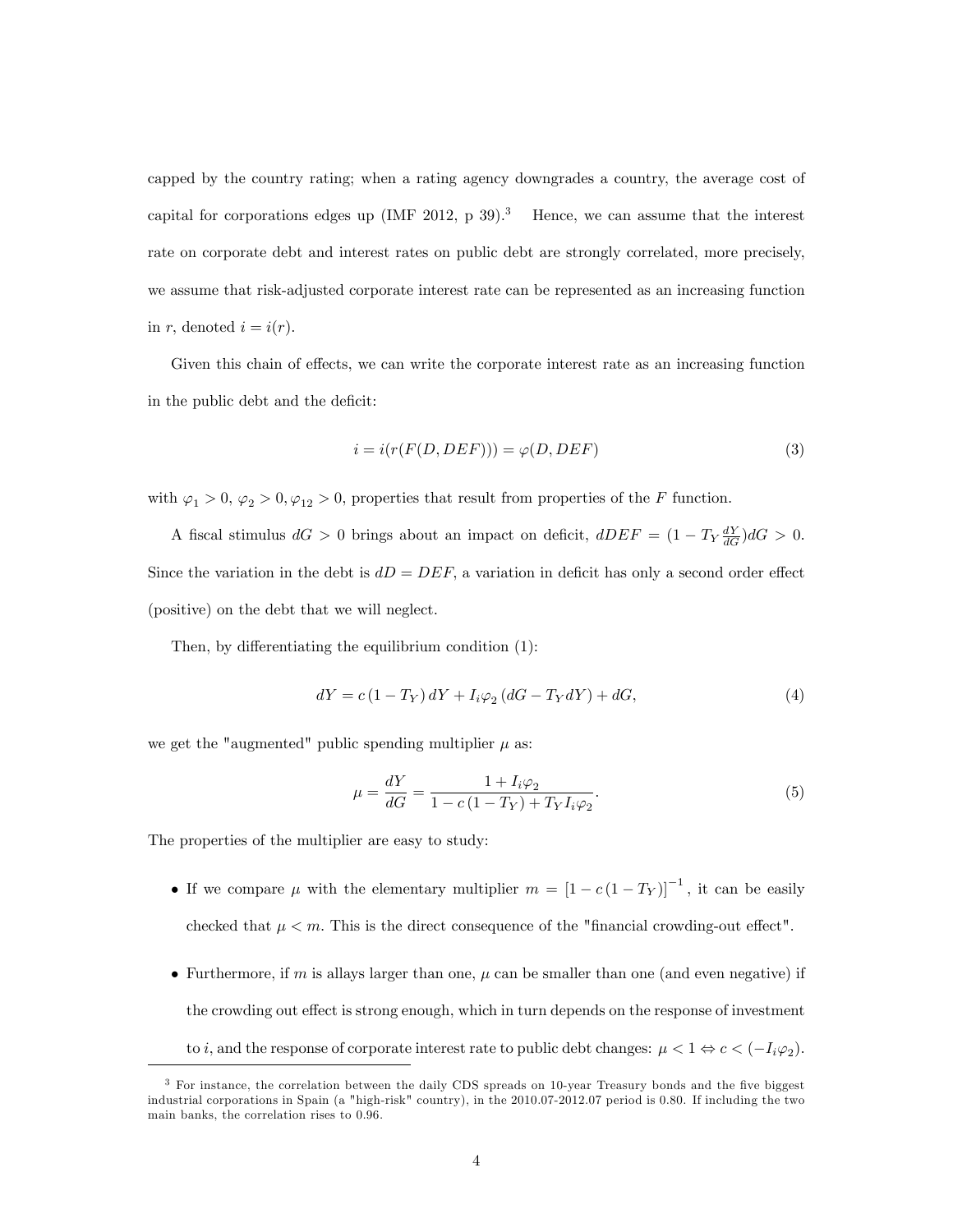Given the  $\varphi_{12} > 0$  assumption, we have  $d\mu/dD < 0$ : the larger the debt, the bigger the impact of a fiscal stimulus on interest rate, and the more powerful is the crowding-out effect.

The purpose of this elementary analysis was to emphasize the financial crowding-out effect that can prevail when the debt-to-GDP ratio gets closer to the unsustainability limit, given investors' subjective assessment of the risk of default. The unsustainability limit has not been defined here, but is probably much lower for countries where the central bank cannot bail out the government, as compared to countries where the central bank can monetize public debt. A more powerful analysis would include the LM relationship, and the external sector. In an open-economy context, a higher Önancial risk would contribute to depreciate the currency, and might entail a positive effect on net exports.

### 3 Empirical analysis

The European Union is made up of 27 countries in 2011. The EU-27 debt-to-GDP ratio increased from 69.9% in 1996 to 82.5% in 2011, with a strong acceleration after 2007. Only six out of the 26 countries in our sample managed to reduce the debt-to-GDP ratio. The Appendix provides a summary of the data. Besides the 11 founding members who created the Euro in 1999, six other countries joined the club later on. In the light of our analysis, this is an important institutional change insofar as at that moment they become more vulnerable to the illiquidity risk. In the second semester of 2012 the debt-to-GDP ratio reached 90.0%, compared to 71.6% at the creation of the European Monetary Union in 1999.

We estimate a growth equation, using panel on 26 EU countries over the period 1996-2011; we excluded Luxemburg given its special status and small population size.<sup>4</sup> Data are provided by the Eurostat online database.

Denoting by  $GROWTH_{it}$  - the annual real growth rate of country i at time t, in percentage points;  $DEF_{it}$  - the public deficit as a percentage of GDP of country i at time t;  $DEBT_{it}$  - public

<sup>4</sup> Including Luxemburg does not change the results.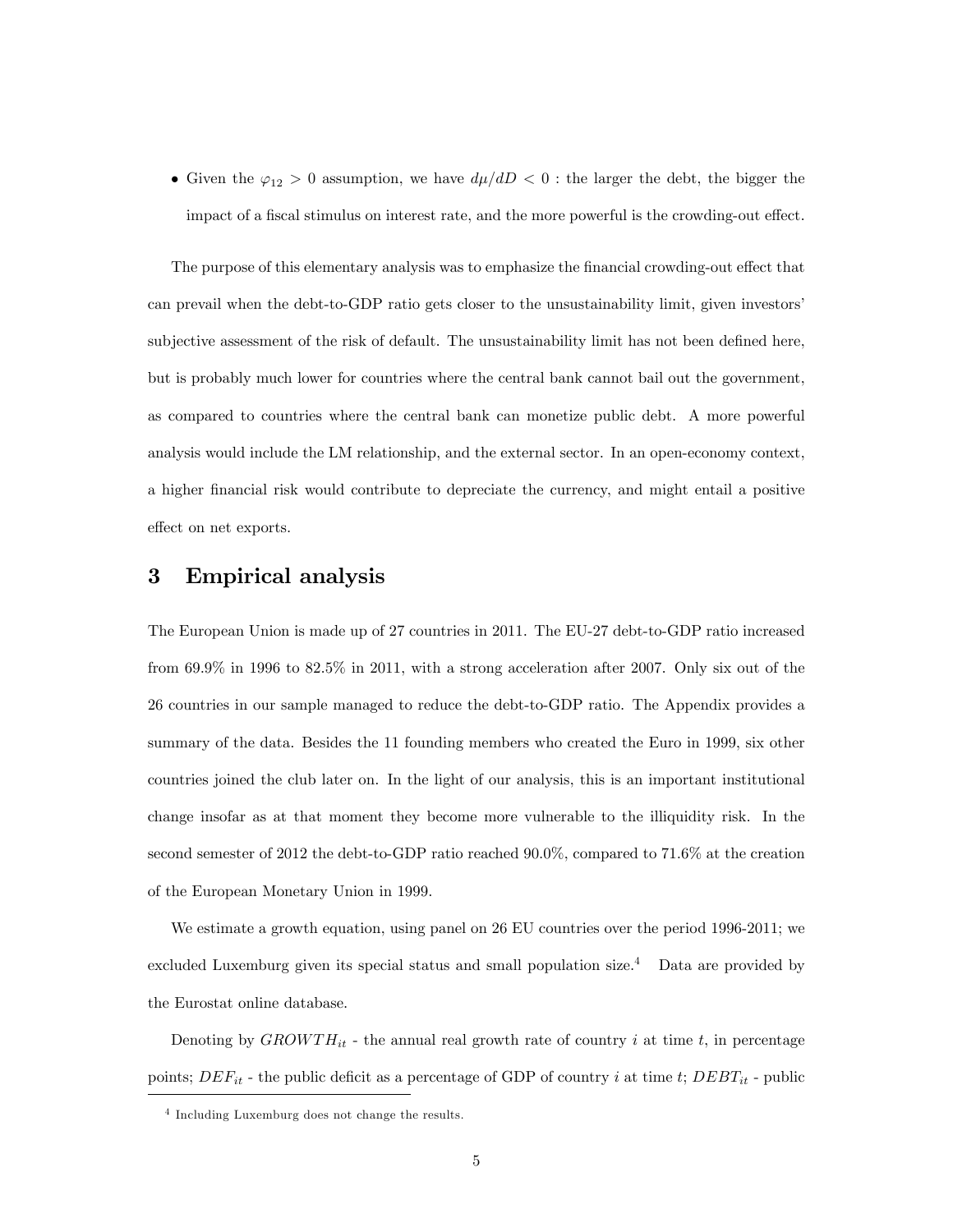debt as a percentage of GDP of country  $i$  at time  $t$ ; and  $DUMEMU$  - a dummy variable that takes the value 1 if the country is member of the Euro area, the growth equation is:

$$
GROWTH_{it} = C + a_0 DEF_{it} + a_1 DEBT_{it} + a_2 (DEBT_{it} \times DEF_{it}) + a_3 DUMEMU_{it} + u_i + \epsilon_{it} (6)
$$

where  $u_i$  is a country specific residual and  $\epsilon_{it}$  is the "usual" residual. The coefficient  $a_2$  applies to an interaction term between debt and deficit.

We estimate equation  $(6)$  using both random and fixed-effect panel data estimators. The panel is strongly balanced; there are 405 observations (4 observations are missing for Greece  $(deficit, 1996-2001), 4 observations for Malta (growth, 1996-2001) and one observation is missing$ for Bulgaria in 1996). Table 1 presents the output of the estimation.

|                     | Coefficients FE | Coefficients RE |  |
|---------------------|-----------------|-----------------|--|
| $\overline{C}$      | $6.640***$      | $5.991***$      |  |
| DEF                 | $0.959***$      | $0.684***$      |  |
| DEBT                | $-0.028*$       | $-0.029***$     |  |
| $DEBT \times DEF$   | $-0.006***$     | $-0.005***$     |  |
| DUMEMU              | $-2.103**$      | $-1.522***$     |  |
|                     |                 |                 |  |
| $\sigma_u$          | 1.66            | 0.51            |  |
| $\sigma_{\epsilon}$ | 2.93            | 2.93            |  |
| rho                 | 0.24            | 0.03            |  |
| $R^2$               | 0.22            | 0.23            |  |

Table 1. Output Estimates of the Growth Equation

(\*\*\* = significant at 1%;  $*$  = significant at 10%)

A Hausman test suggests that we can rely on the fixed-effect model to properly represent the country-level effects; for the sake of comparison we also provide the output estimate of the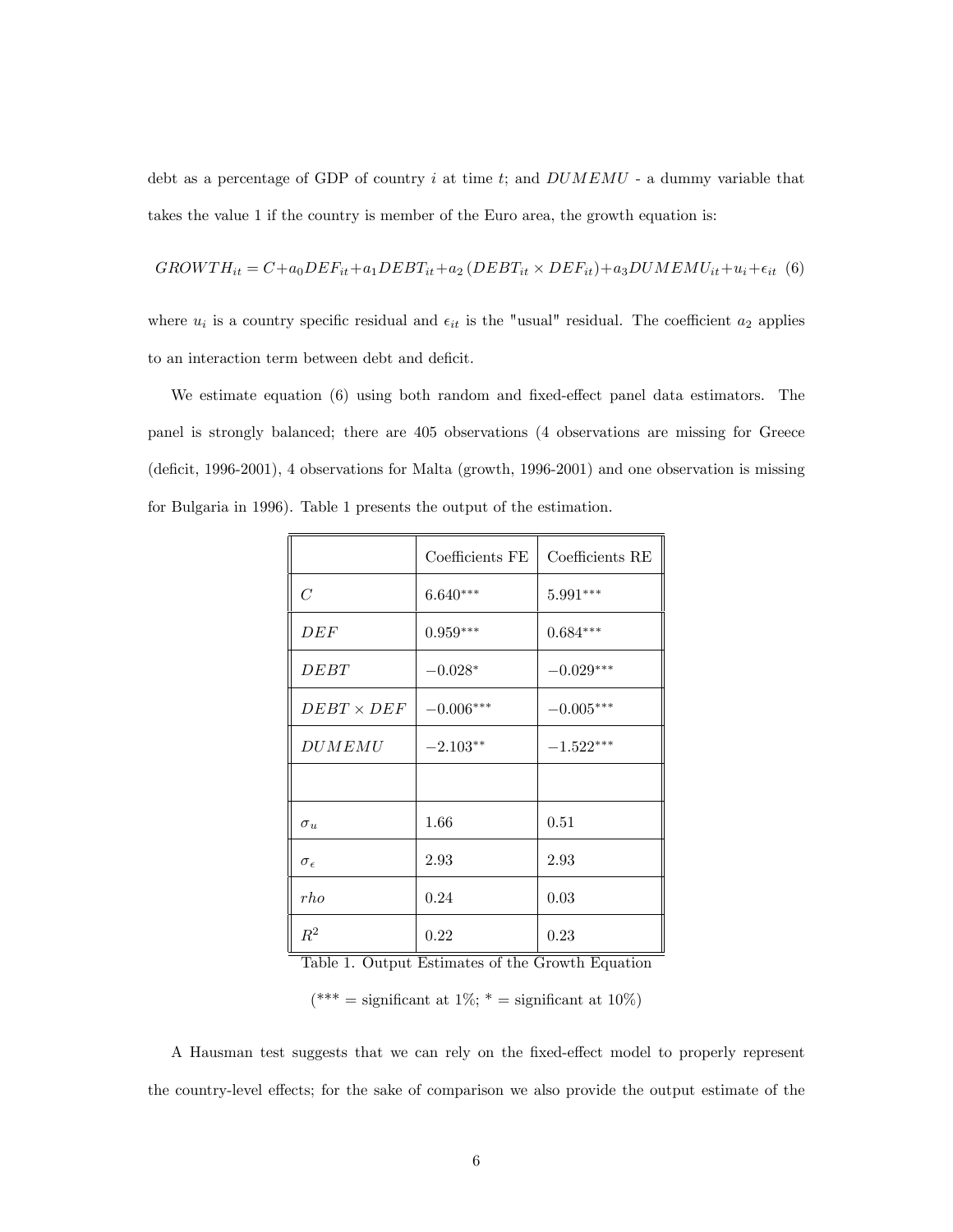random-effect model.<sup>5</sup>

The regression model provides several interesting insights, in particular if we write the Ötted growth equation (6) as:

$$
GROWTH_{it} = 6.64 - 0.028 DEBT_{it} + 0.006 (148 - DEBT_{it}) DEF_{it} - 2.103 DUMEMU_{it} \quad (7)
$$

- All things equal, a 10 percentage point increase in the debt-to-GDP ratio would bring down the growth rate by 0.28 percentage point on average, a figure in line with the findings by Kumar and Woo (2010).
- $\bullet$  In line with textbook Keynesian wisdom, if the debt-to-GDP is relatively low here, below 148% (as calculated as the ratio of fitted coefficient  $a_0/a_2$ ) – larger deficits (and higher spending) are associated to higher growth rates in the year when they occur. Hall (2009) reviewed the empirical evidence for the US and concluded that, under normal circumstances, GDP rises by roughly the amount of an increase in government purchases. According our estimates, this would happen in the EU region only if the debt-to-GDP ratio would be close to zero.
- $\bullet$  Above the critical threshold of 148% debt-to-GDP, the impact of a positive deficit on growth rates turns negative. Notice that the 95% confidence interval for this critical debt-to-GDP is as large as  $[108; 201]$ .<sup>6</sup>
- Notice also that the Euro area dummy seems to have a dramatic impact on growth. In other words, EU countries outside the Euro-area tend to outperform Euro member countries.

Of course, all these estimates should be interpreted with caution since they build essentially on linear relationships between the variables. The theoretical model has emphasized that the risk

 $5$  The Breusch and Pagan LM test indicates that the RE effect model is better than the pooled OLS estimator.

 $6$  The confidence interval of the ratio between the fitted coefficients is calculated with the Stata routine indicated at www.stata.com/statalist/archive/2010-04/msg00429.html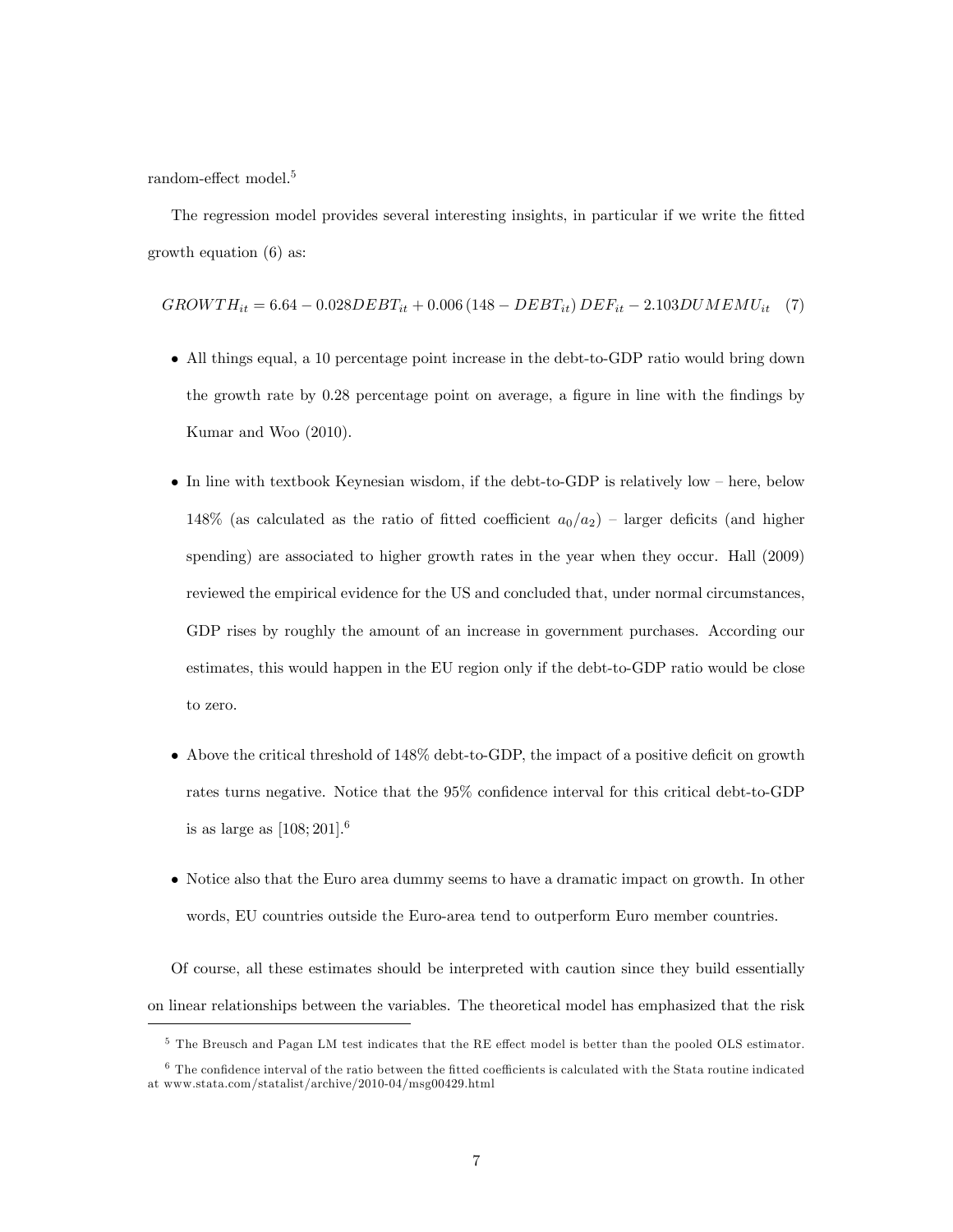premium and the interest rate might edge up very strongly if investors believe that the debt gets closer to the sustainablity threshold.

#### 4 Conclusion

Whether fiscal stimulus can foster growth or not, it depends to a large extent on the response of long-term interest rates and the strength of the crowding-out effect on private investment. In this paper, we argue that the interest rate response depends on investors' assessment of the government's financial stability. For very large public debts, a positive deficit and additional debt might entail a substantial rise in interest rates and a very powerful crowding-out effect that can offset the direct effect of additional spending.

We back this rationale with empirical evidence on 26 European economies over the 1996-2011 period, which includes post-recession high-debt years. It turns out that a large public debt not only has an adverse effect on growth, but also reduces the positive effect of a given fiscal stimulus. More in detail, if the debt-to-GDP ratio exceeds a critical threshold with a central value of 148%, the spending multiplier would become negative.

Policy implications are straightforward. For low public debt EU countries, fiscal policy can be an interesting tool, to be used with cautiously. However, if high-debt European economies want to stimulate growth, the most efficient solutions lie on the structural reforms side.

#### References

Baum, Anja, Cristina Checherita-Westphal and Philipp Rother, 2012, Debt and growth: New evidence for the euro area, Journal of International Money and Finance, Available online: 10.1016/j.jimonfin.2012.07.004.

Besancenot, Damien, Kim Huynh and Radu Vranceanu, 2004, Default on sustainable public debt: illiquidity suspect convicted, *Economics Letters*, 82, 2, pp. 205–211.

Checherita-Westphal, Cristina and Philipp Rother, 2012, The impact of high government debt on economic growth and its channels: An empirical investigation for the euro area, European Economic Review, 56, 7, pp.  $1392-1405$ .

Cottarelli, Carlo and Laura Jaramillo, 2012, Walking hand in hand: Fiscal policy and growth in advanced economies, IMF Working paper, WP/12/137.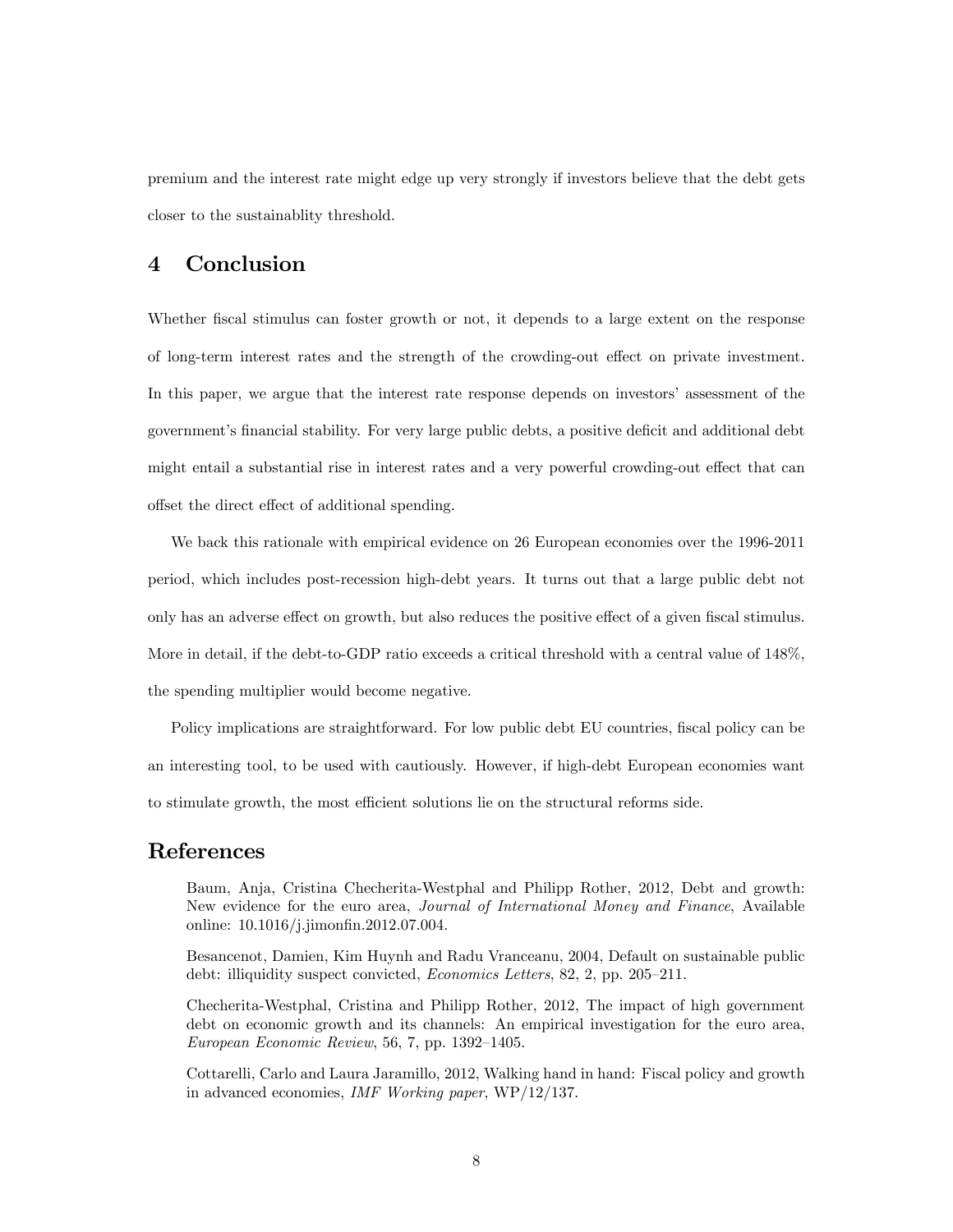Hall, Robert E., 2009, By how much does GDP rise if the government buys more output?" Brookings Papers on Economic Activity, 2, pp. 183-249.

IMF, 2012, Global Financial Stability Report. Restoring Confidence and Progressing on Reforms, October 2012, International Monetary Fund, Washington DC.

Reinhart, Carmen and Kenneth S. Rogoff, 2010, Growth in a time of debt, American Economic Review, 100, 2, 573-578.

Kumar, Manmohan S. and Jaejoon Woo, 2010, Public debt and growth, IMF Working Paper, WP/10/174.

Krugman, Paul, 2011, Mr. Keynes and the moderns, VOX, 21 June, Online: www.voxeu.org/ article/ mr-keynes-and-moderns.

Woodford, Michael, 2010, Simple analytics of the government expenditure multiplier, Prepared for the "Fiscal Stabilization Policy" session at the ASSA Conference, January 3-5. Available online: www.columbia.edu/~mw2230/G\_ASSA.pdf.

Appendix. Summary statistics for 26 EU member countries

Note: (a) - 1997; (b) - 2001-2011.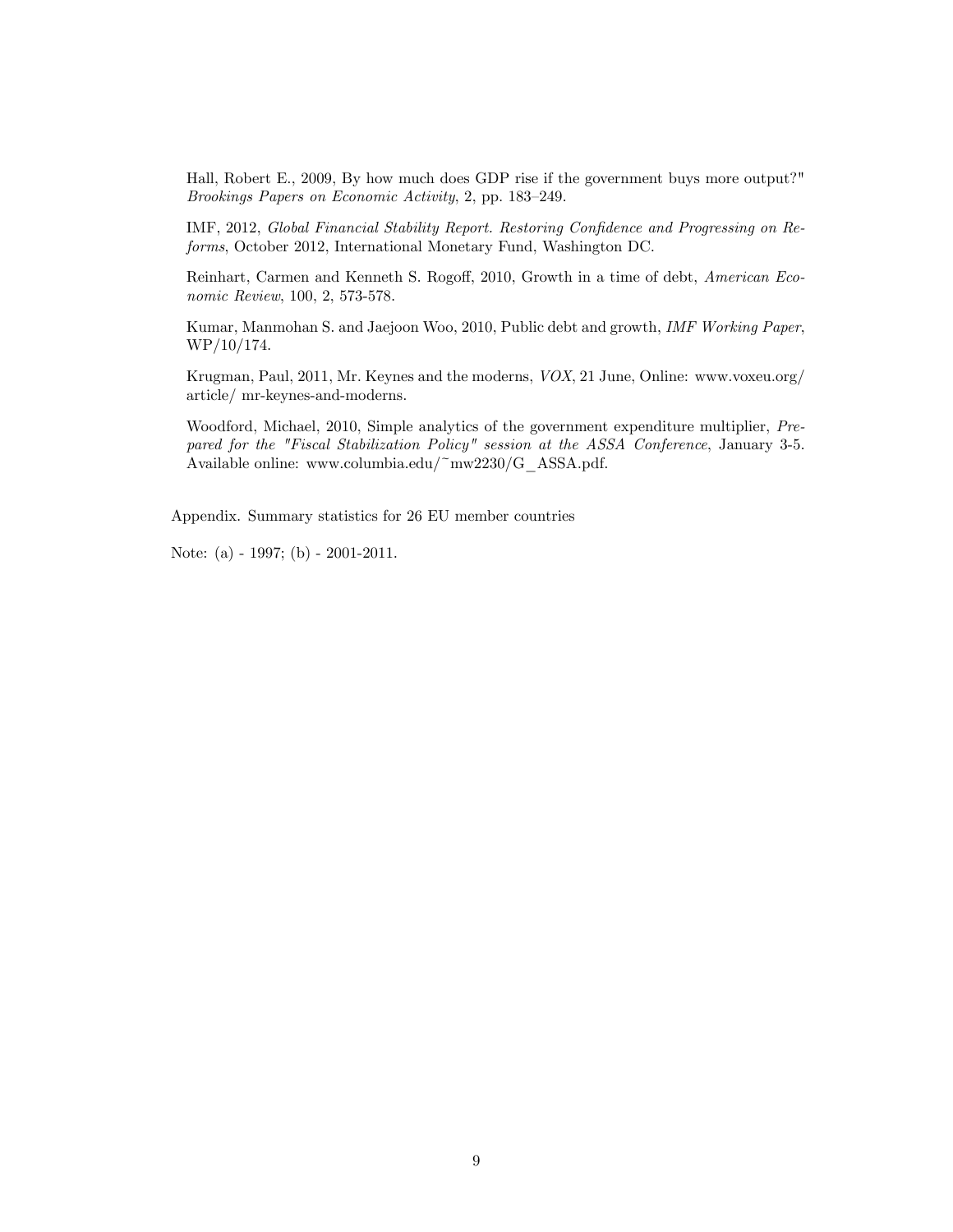| Country                           | $Debt-to-GDP$ | $Debt-to-GDP$               | Growth rate      | Deficit-to-GDP    | $\operatorname{EMU}$ |
|-----------------------------------|---------------|-----------------------------|------------------|-------------------|----------------------|
|                                   | 1996          | $2011\,$                    | $Av.1996 - 2011$ | Av. $1996 - 2011$ | (year)               |
| Austria                           | 68.1          | $72.2\,$                    | $2.2\,$          | $2.2\,$           | 1999                 |
| Belgium                           | 127.2         | 98.0                        | $1.9\,$          | 1.5               | 1999                 |
| Bulgaria                          | $108.3^{(a)}$ | 16.3                        | $2.6\,$          | 0.1               |                      |
| Cyprus                            | $53.1\,$      | 71.6                        | $3.0\,$          | $\!.3$            | $\,2008\,$           |
| Czech Rep.                        | 11.9          | $41.2\,$                    | $2.8\,$          | $\!.9$            |                      |
| Denmark                           | 69.4          | $46.5\,$                    | $1.3\,$          | $1.0\,$           |                      |
| Estonia                           | $7.6\,$       | $6.0\,$                     | $5.0\,$          | $\rm 0.2$         | 2011                 |
| Finland                           | $57\,$        | 48.6                        | $2.8\,$          | $1.9\,$           | 1999                 |
| $\operatorname{France}$           | $58\,$        | $85.8\,$                    | 1.7              | $3.5\,$           | 1999                 |
| Germany                           | $58.5\,$      | $81.2\,$                    | $1.4\,$          | $2.3\,$           | 1999                 |
| Greece                            | $99.4\,$      | $165.3\,$                   | $1.9\,$          | $7.7\,$           | $\,2001\,$           |
| Hungary                           | 72.4          | $80.6\,$                    | $2.3\,$          | $5.3\,$           |                      |
| <b>Ireland</b>                    | $71.7\,$      | $108.2\,$                   | 4.7              | $3.0\,$           | 1999                 |
| Italy                             | 120.2         | 120.1                       | $\rm 0.9$        | $3.4\,$           | 1999                 |
| Latvia                            | $13.9\,$      | $42.6\,$                    | $4.5\,$          | $2.5\,$           |                      |
| Lithuania                         | $13.8\,$      | $38.5\,$                    | $5.2\,$          | $3.7\,$           |                      |
| Malta                             | $40.1\,$      | $72.0\,$                    | $1.7^{(b)}$      | $5.5\,$           | $\,2008\,$           |
| ${\bf Netherlands}$               | 74.1          | 65.2                        | $2.2\,$          | $1.5\,$           |                      |
| Poland                            | 43.4          | $56.3\,$                    | $4.4\,$          | 4.7               | 1999                 |
| Portugal                          | $58.2\,$      | $107.8\,$                   | $1.6\,$          | $4.8\,$           | 1999                 |
| Romania                           | $10.6\,$      | $33.3\,$                    | $2.6\,$          | $3.8\,$           |                      |
| Slovakia                          | $31.1\,$      | $43.3\,$                    | $4.3\,$          | $5.7\,$           | $\,2009\,$           |
| Slovenia                          | $21.9\,$      | 47.6                        | $3.1\,$          | $3.0\,$           | $2007\,$             |
| Spain                             | 67.4          | 68.5                        | $2.7\,$          | $2.7\,$           | 1999                 |
| Sweden                            | $73.3\,$      | $\overline{10}$<br>$38.4\,$ | $2.7\,$          | $0.7\,$           |                      |
| $\ensuremath{\mathrm{UK}}\xspace$ | $51.3\,$      | $85.7\,$                    | $2.3\,$          | $3.4\,$           |                      |